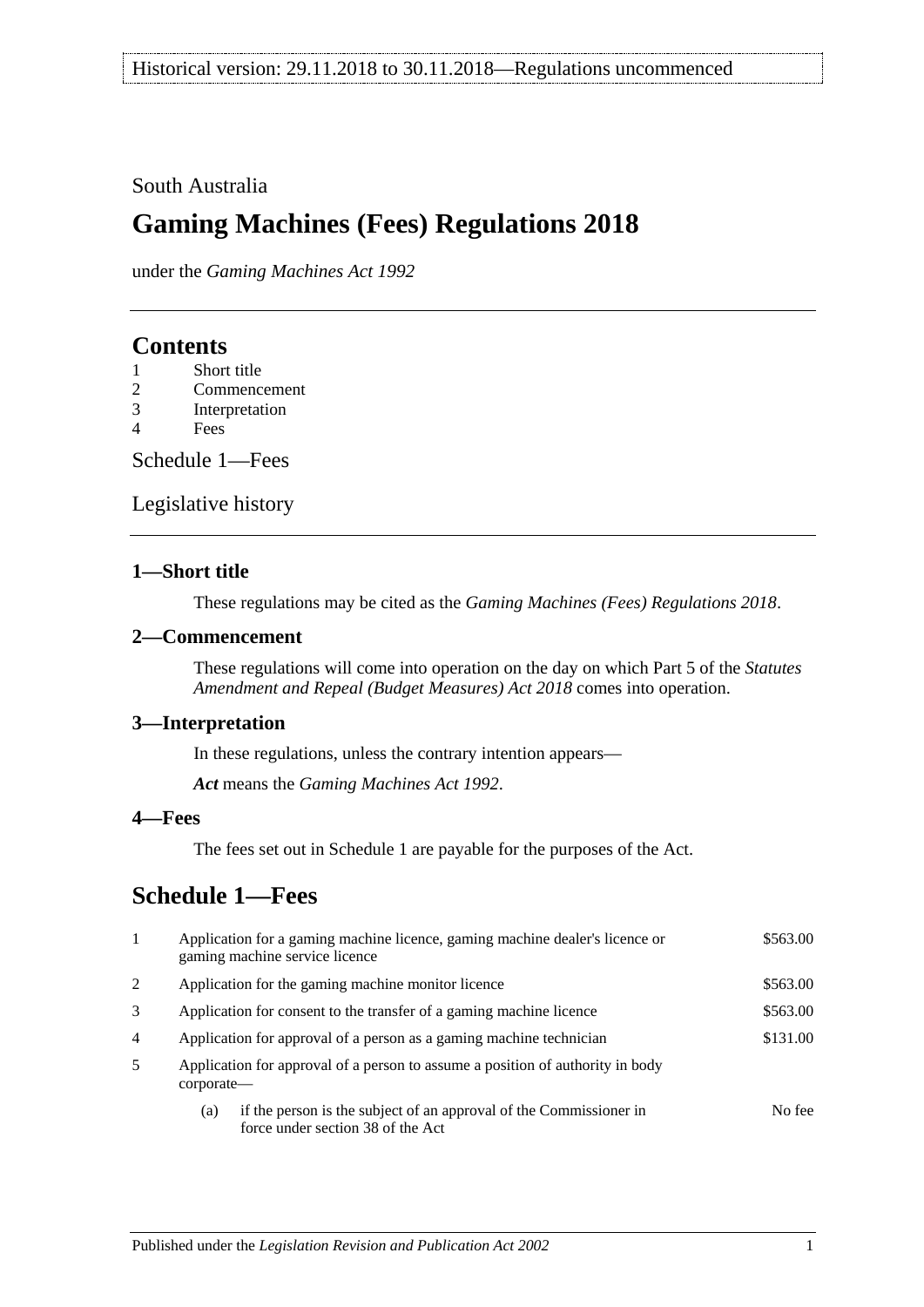|    | (b)                                                                                                                           | if an approval referred to in paragraph (a) is not in force but the<br>person is the subject of an approval of the Commissioner in force<br>under section 71 of the Liquor Licensing Act 1997 | \$11.20  |
|----|-------------------------------------------------------------------------------------------------------------------------------|-----------------------------------------------------------------------------------------------------------------------------------------------------------------------------------------------|----------|
|    | (c)                                                                                                                           | in any other case                                                                                                                                                                             | \$131.00 |
| 6  |                                                                                                                               | Application for approval of a gaming machine                                                                                                                                                  | \$563.00 |
| 7  |                                                                                                                               | Application for approval of a game                                                                                                                                                            | \$563.00 |
| 8  | Application for approval of gaming tokens                                                                                     |                                                                                                                                                                                               | \$563.00 |
| 9  |                                                                                                                               | Application for approval to manufacture gaming tokens                                                                                                                                         | \$563.00 |
| 10 | Application for approval of an agreement or arrangement (section 68(2) of Act)                                                |                                                                                                                                                                                               | \$563.00 |
| 11 | Application to vary licence conditions (other than a condition relating to<br>number of gaming machines on licensed premises) |                                                                                                                                                                                               | \$122.00 |
| 12 | Application to vary a licence condition relating to number of gaming machines<br>on licensed premises                         |                                                                                                                                                                                               | No fee   |
| 13 |                                                                                                                               | For the issue of an identification badge                                                                                                                                                      | \$20.50  |
| 14 |                                                                                                                               | For investigation of a natural person—for each person                                                                                                                                         | \$65.50  |